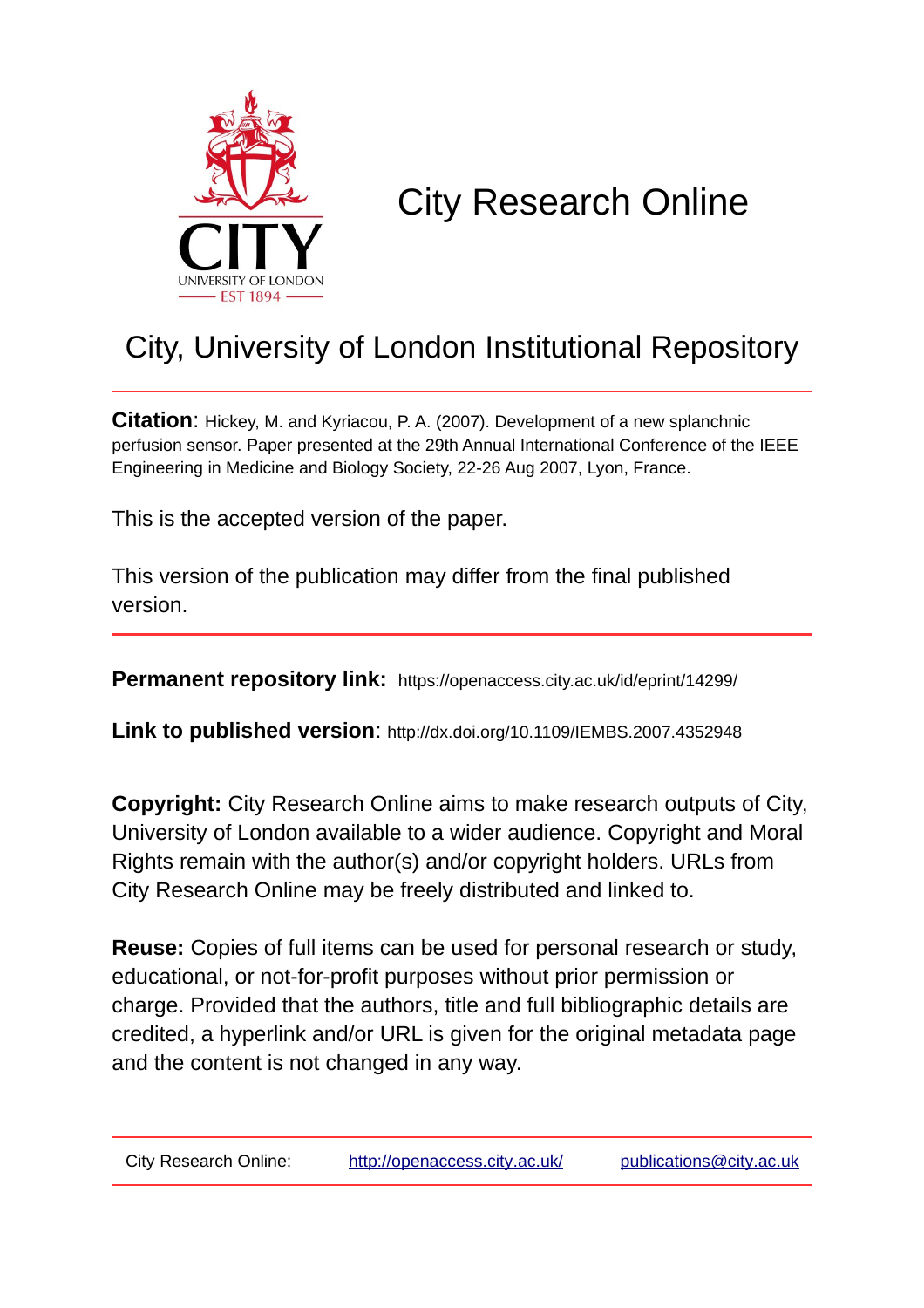### **Development of a New Splanchnic Perfusion Sensor**

First M. Hickey and Second P. A. Kyriacou, *Senior Member, IEEE*

*Abstract***— the continuous monitoring of splanchnic organ oxygen saturation (SpO<sup>2</sup> ) would make the early detection of inadequate tissue oxygenation feasible, reducing the risk of hypoperfusion, severe ischemia, multiple organ failure, and, ultimately, death. In an attempt to create a splanchnic SpO<sup>2</sup> sensor that can be used intra-operatively, pre-operatively and post-operatively this paper describes the design and technical evaluation of fiber optic based reflectance pulse oximeter sensor and processing system. In a detailed investigation to determine the optimal source-emitter spacing it was found that the optimum separation distance was between 3mm and 6mm. In vivo thermal testing showed that the rise in temperature at the tip of the fiber at both wavelengths was insignificant and therefore should have no effect in the splanchnic tissue.**

#### I. INTRODUCTION

SPLANCHNIC organs are particularly vulnerable to hypoperfusion [1]. If an organ or tissue is not sufficiently  $\mathbf{D}_{\text{hypoperfusion}}$  [1]. If an organ or tissue is not sufficiently perfused with oxygenated blood, cell death and tissue necrosis can ensue. Failure of one organ due to malperfusion may lead indirectly to the dysfunction of distance organs through the release of various toxins into the portal blood stream [2, 3]. This could result in the onset of multiple organ failure, which is a common cause of morbidity following major surgery [4]. Therefore, a continuous method for monitoring perfusion of the splanchnic area would be invaluable in the early detection of inadequate tissue oxygenation [5].

Current methods for assessing splanchnic perfusion have not been widely accepted for use in the clinical care environment. Techniques such as polarographic oxygen electrodes and positron emission tomography remain research tools [2], while methods such as laser Doppler, Doppler ultrasound [6, 7], and intravenous fluorescein [4] are complex and expensive and none of them directly measures oxygenation. Gastric tonometry is currently considered the only clinically available tool for assessing splanchnic perfusion [8]. However, because it is a heavily operator dependent, time consuming and expensive device, it has not been widely accepted and is still not routinely used [9, 10]. Pulse oximetry has also been used experimentally in the detection of intestinal oxygenation in animals [11, 12]

where it was found to be a rapid, reproducible, as well as a highly sensitive and specific technique for detecting small bowel ischemia. The use of commercial pulse oximeters for estimating splanchnic perfusion in humans has been found to be impractical (bulky probes, cannot be sterilized, etc). More recently a custom made reflectance pulse oximeter has shown for the first time that good quality photoplethysmographic (PPG) signals can be detected from various human abdominal organs (bowel, kidney, liver) during open labarotomy [1]. However, this probe is not suitable for prolonged continuous monitoring in the abdomen. Therefore, there remains a need for a new sensor technology that is suitable for use in the human abdomen and will allow the continuous measurement of  $SpO<sub>2</sub>$  in the splanchnic area pre-operatively, operatively and postoperatively.

In an attempt to overcome the limitations of the current techniques for measuring splanchnic perfusion, this paper describes the design, development and validation of a new fiber-optic sensor and it's processing system utilizing the principle of reflectance pulse oximetry.

#### II. METHODS

#### *A. Fiber Optic Sensor*

A new reflectance, pulse oximeter sensor was developed, comprising of optical fibers coupled to infrared and red subminiature version A (SMA) mounted emitters (peak emission wavelengths at 850 nm and 650 nm respectively) and a photodiode (single photodiode with an active area of 1  $mm<sup>2</sup>$ ). Silica glass step index fibers with a core of 600  $\mu$ m were chosen for the transmission and reception of light to the tissue. The fiber was cleaved to achieve a flat surface at 90 degrees to the emitting light. The tip of each fiber was polished with a 5  $\mu$ m, 3  $\mu$ m, 1  $\mu$ m, and 0.3  $\mu$ m polishing film to ensure that the fiber region was free from large scratches and that there were no chips in the edges of the fiber that extended into the core of the fiber.

In order to facilitate multiplexing of the red and infrared light into a single fiber, a 400 nm bifurcated fiber (Y piece) was used (Ocean Optics, Netherlands). Two ends of the Ypiece were coupled to SMA mounted emitters, while the other end was attached to a prepared 600 μm fiber (Figure 1). This allows for the two wavelengths to be transmitted down a single fiber. A single prepared 600 μm fiber is used to detect the backscattered light.

Manuscript received April 2, 2007. This work was supported in full by the Engineering and Physical Sciences Research Council.

M. Hickey is with the School of Engineering and Mathematical Sciences, City University, London, UK (phone: +44(0)2070403878; e-mail: m.hickey@ city.ac.uk).

P. A. Kyriacou is with the School of Engineering and Mathematical Sciences, City University, London, UK (e-mail: p.kyriacou@city. ac.uk).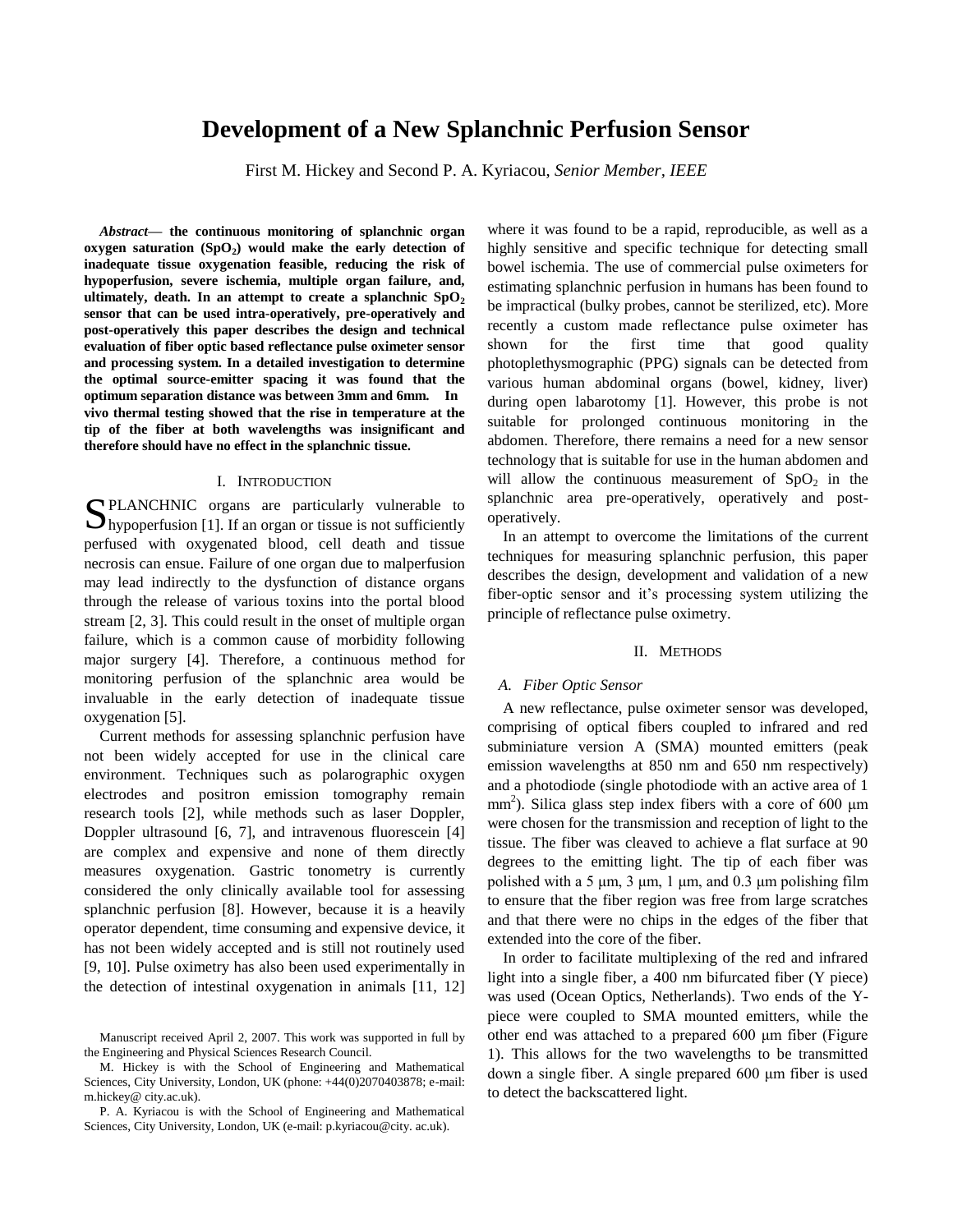

Fig. 1. Reflectance configuration of fiber-optic pulse oximeter probe.

#### *B. Processing System*

An electrically isolated acquisition and processing system has been designed and developed to drive the optical components of the fiber probe and also to detect and preprocess the red and infrared ac and dc PPG signals. Digitization of the acquired signals was then achieved using a 16-bit data acquisition card from National Instruments. A virtual instrument (VI) implemented in LabView was also developed. The VI provides signals which are required by the hardware for driving the emitters, as well as by the demultiplexer for splitting the mixed signal into its red and infrared components. The VI is also used for the acquisition, displaying, analysis and storing of all acquired PPG signals. A block diagram of the processing system is shown in Figure 2. The emitters, red (R) and infrared (IR), are driven by a software controlled constant current source. It is necessary to multiplex the two emitters so that they are never on at the same time. By utilizing the two counter output channels on the DAQ card two multiplexing signals (one for the red emitter and one for the infrared) are created.



Fig. 2. Block Diagram of the processing system.

The multiplexing frequency and the duty cycle required can be selected by the user on the front panel of the virtual instrument. Figure 3 shows the two multiplexing signals (R and IR) used in this application with frequencies of 500 Hz and duty cycles of ¼. The red emitters were on for the first quarter cycle, then all emitters were off for the second quarter cycle. The infrared emitters were on for the third quarter cycle, and all were again off for the final quarter cycle.



Fig. 3. Signals from the VI, used to control the multiplexing of red and infrared emitters.

A third signal is also generated by the VI, and is represented in Figure 2 as a voltage signal. This signal allows the user to control the intensities of the emitters at all times during use. By altering the voltage applied to the positive input of the current source, the drive current to the emitters can be changed. The required emitter current can be selected by the user on the front panel of the VI, and by taking into account the configuration and component values of the constant current source, the required voltage is calculated and is generated on an analog output port of the DAQ card.

The photodetector detects the energy backscattered by the tissue and gives an output current proportional to the detected light intensity. The output of the current-to-voltage (I-V) differential amplifier contains multiplexed PPG signals corresponding to red and infrared wavelengths. The signal from the current-to-voltage differential amplifier passes to a demultiplexer synchronized to the multiplexing signals from the VI, which separate the red and infrared signals. The two signals (R and IR) pass through an isolation barrier which has been included for increased patient safety. These isolated signals are then filtered to extract the ac and dc PPG components for each wavelength. The output PPG signals are digitized and further analyzed by the VI. PPG traces corresponding to infrared and red wavelengths are obtained simultaneously and displayed on the personal computer screen. All acquired signals are also saved in spreadsheet format for further post processing and analysis.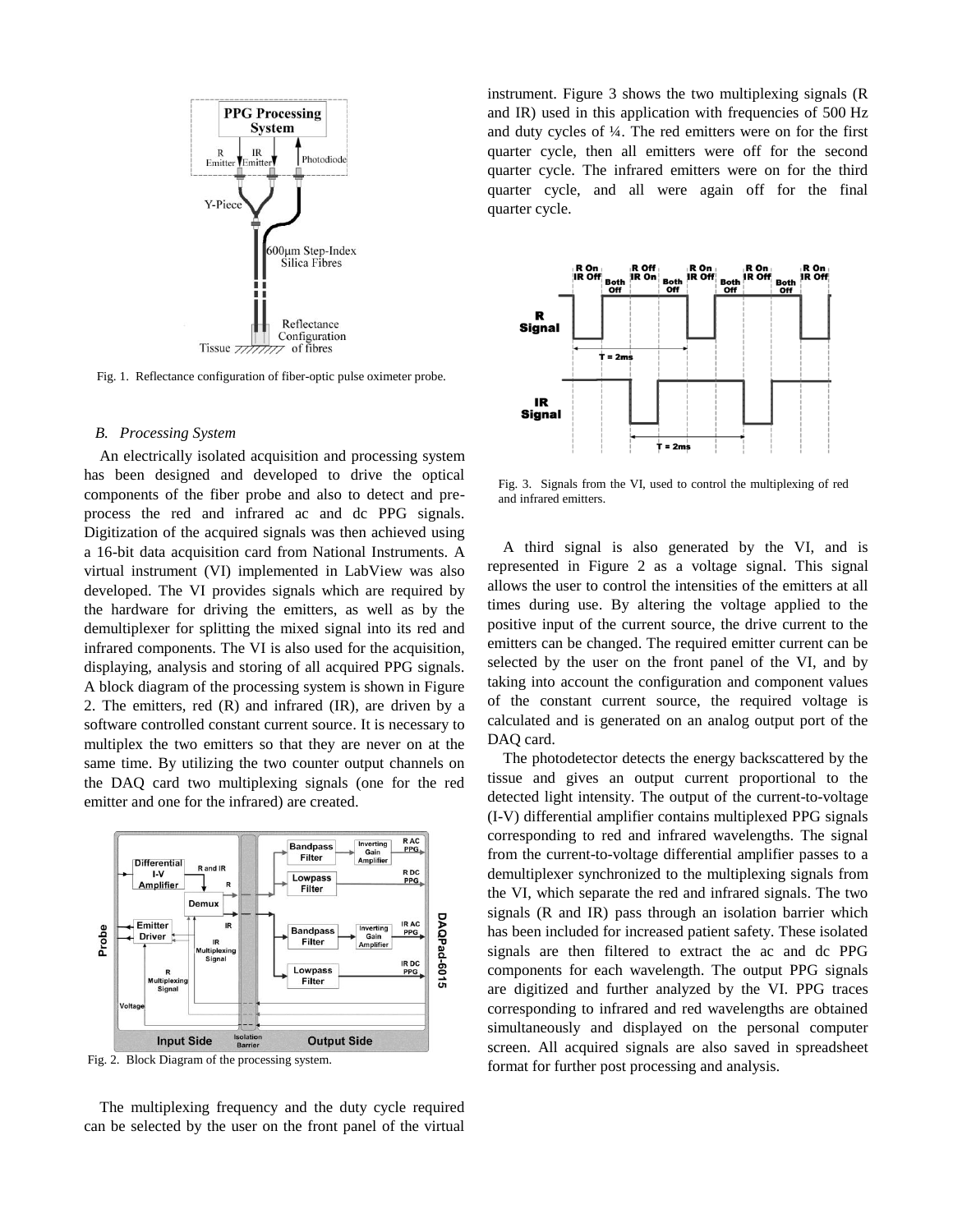#### *C. Experiments*

Source-detector separation is of great significance in designing a reflectance pulse oximeter sensor as it bears a direct impact on the quality of the PPG signal and the accurate estimation of  $SpO<sub>2</sub>$  [13]. Prior to finalizing the sensor design, a detailed investigation was conducted to examine the effect of source detector separation on PPG signals and to ultimately establish the optimum separation distance between the light emitting and receiving fiber.

In order to conduct this experiment, a precision drilled perspex finger piece was designed to allow for the placement of the fibers at various distances. All separation distances given are from the centre of the emitting fiber to the centre of the detecting fiber. During the experiment, PPG signals obtained from the finger at both wavelengths were recorded simultaneously while varying the separation between emitter and detector at 1 mm increments (range: 1-8 mm). During the experiment the emitter current was maintained constant at 40 mA.

The operating current of the emitters is relatively low (40 mA) and the use of fiber optics ensures that the emitters are not in direct contact with the skin. However, it was still necessary to confirm that the red and infrared sources would not cause any direct thermal damage to the splanchnic tissue. An *in vivo* temperature test was conducted to investigate the possibility of excessive temperature rises in the splanchnic area during PPG measurements.

#### III. RESULTS

Photoplethysmographic signals of good quality were recorded at both wavelengths at all separation distances between the transmitting and receiving fibers. Figure 4 depicts typical finger ac PPG traces at various separation distances.

Although PPG traces were detected at almost all separation distances, there were significant differences in signal amplitude, and morphology at the various monitoring separations. Large amplitude PPG signals were acquired at 1 mm separation. However, these signals were of very poor quality (very noisy) and erratic with little resemblance of a conventional PPG signal. Signals within the range of 2 mm to 6 mm produced PPGs of good quality with large amplitudes and high signal-to-noise ratio (SNR). Over 6 mm separation distance the resulted ac PPGs were of poor quality and very low amplitude. It can be seen in Figure 5 that the PPG amplitudes decrease as the separation distance increases. Such a phenomenon is well explained as the transfer of photons to the emitter via the tissue bed decreases as the distance between the emitting source and the receiving source increases.



Fig. 4. Typical amplified AC photoplethysmographic (PPG) traces from the finger at various fiber separation distances. Each signal is offset for illustration purposes.



Fig. 5. Mean PPG ac red and infrared amplitudes for all separation distances

Figure 6 shows the mean dc red and infrared PPG signals for all separation distances. The dc signals at 1-2 mm separation were predominately larger than at other separation distances. This suggests that the source and detecting fibers are too close, and therefore saturating the photodetector.



Fig. 6. Mean PPG dc red and infrared amplitudes for all separation distances.